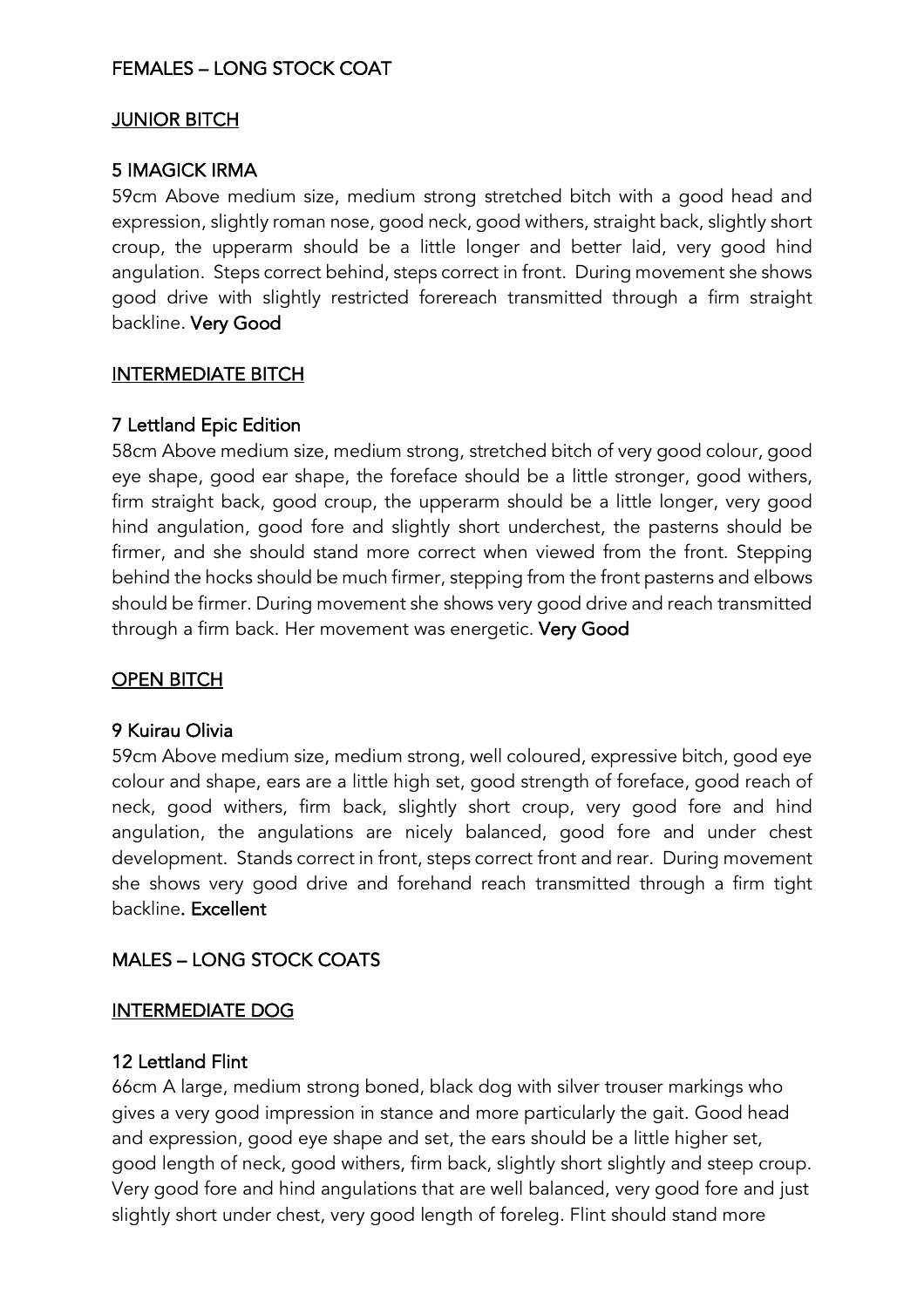correct viewed from the front, he stands and steps correct from the rear. During movement he shows very good drive and forehand reach that impresses with its balance and freeness. Very good back transmission. Character and temperament is firm, self-confident, outgoing and self-assured. Very Good

# OPEN DOG

## 13 Lawine Red Baron

63.5cm Medium size, medium strong, black and red, expressive dog, good head formation, good strength of foreface, good ear size and set, should stand a little more correct viewed from the front, high withers, firm back, very good croup, very good fore and hind angulation, very good fore and underchest development, good length of foreleg. Stepping behind the hocks should be a little firmer, stepping from the front the pasterns and elbows should be firmer. During movement shows very good drive and reach transmitted through a firm backline. Excellent

# NEUTER BITCH – LONG STOCK COAT

# 14 La Guardia Eye of the Tiger Hit

60cm Broken incisor1 upper left. Large, medium strong, well coloured black and gold bitch, good head structure, good ears, she should stand a little more correct when viewed from the front, pasterns should be firmer, very good fore and hind angulation, balanced fore and underchest development, good withers, firm back, slightly short slightly steep croup, steps slightly cow hocked behind, stepping from the front the elbows should be a little tighter and she has a slight high stepping fore action. During movement shows very good drive with slightly restricted forereach.

# FEMALES – STOCK COAT

## PUPPY BITCH

1st: 22 2nd: 23

### 22 Cinderhof Romaa

59cm An above medium size, medium strong, well coloured female, good head and expression, good eye size, colour and set, good earsize, slightly short neck, good withers, firm back, slightly flat croup, the upperarm should be just a little longer, very good hind angulation, balanced fore and underchest development, steps correct behind, good elbow connection, steps correct in front. During movement shows very good drive and reach transmitted through a firm, tight backline. A nice moving bitch. Very Promising

### 23 Gewalt Swedish Influence

61cm Very large, fine boned bitch, stands correct in front, the head should be a little more substantial for her size, good neck, level withers, firm back, short steep croup, slightly short upperarm, very good hind angulation, good fore and underchest development, very good length of foreleg. Steps correct behind, good hock firmness,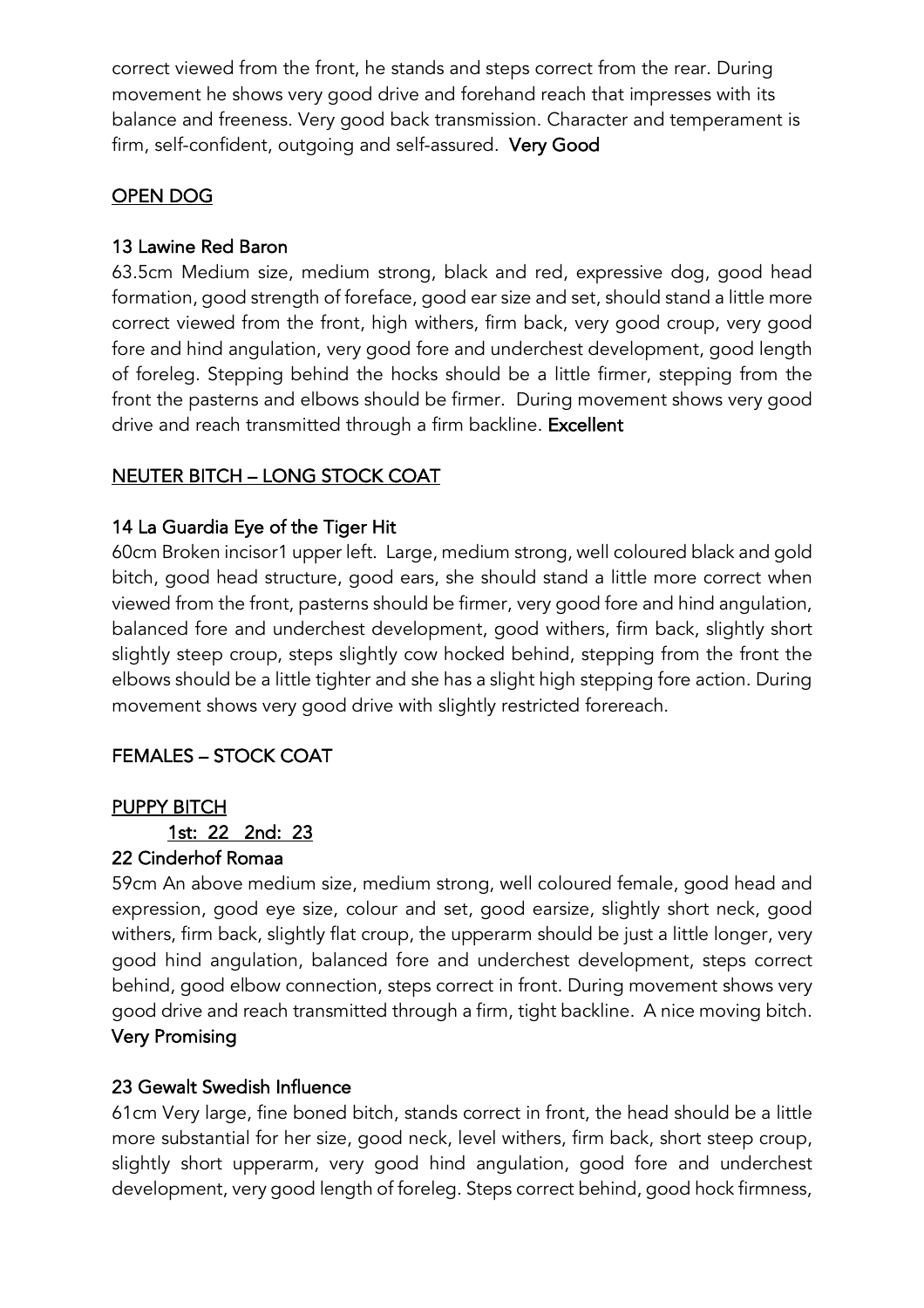steps correct in front with good elbow connection. During movement she shows good drive, restricted fore reach and falls a little on the forehand. Promising

## JUNIOR BITCH 1st: 27 2nd: 25

### 27 Castastar Oleandar

58cm above medium size, medium strong, expressive female, a little more strength of foreface would be desirable, good reach of neck, high withers and firm back, very good croup, very good fore and hind angulation good length of foreleg, balanced chest formation. Steps correct behind, Steps correct in front good elbow connection. A bitch who shows a lot of enthusiasm in her movement, very good far-reaching movement through a firm backline. Very Good

## 25 Almarjo Another Shock

60cm Large, black and red bitch, stretched proportions, good head structure, large ears, good neck strength, good withers, firm back, slight short slightly steep croup, very good fore and hind angulation, good length of foreleg. Balanced fore and underchest development, good length of foreleg, stands correct viewed from the front. Hocks should be a little firmer, stepping correct in front, good elbow connection. During movement she shows good drive and reach through a firm back. In the initial presentation she was quite unsettled. Very Good

## INTERMEDIATE BITCH

### 28 Grandspy Intentionally Evil

A medium size, medium strong, black and tan bitch with a dark mask, good head and expression, good eye shape and colour, good ear size and set, good length of neck, good withers, straight firm back, good lay of croup that should be just a little longer, very good fore and slightly long tibia, very good length of foreleg. She stands just a little wide in front and the pasterns should be a little firmer. During movement she shows very good drive and forehand reach transmitted through a straight firm backline. Her character and temperament is firm and self-assured. Very Good

# OPEN BITCH 1st: 31 2nd: 34 3rd: 29 4th: 32. 5th: 33. 6th: 35

### 31 Debbar Isabella

58cm Above medium size, medium strong, bitch with very good head and expression, good eye set, shape and colour, good ear size and set, strong neck, high withers, firm straight back, good croup, very good fore and hind angulation, stands correct viewed from the front. Steps correct behind, good hock firmness, steps correct in front, elbows should be just a little tighter. During movement she shows very good drive and reach transmitted through a firm tight backline. In all respects a very wellconstructed and equally very good moving female but presented in too heavy condition and this cost her the show. Excellent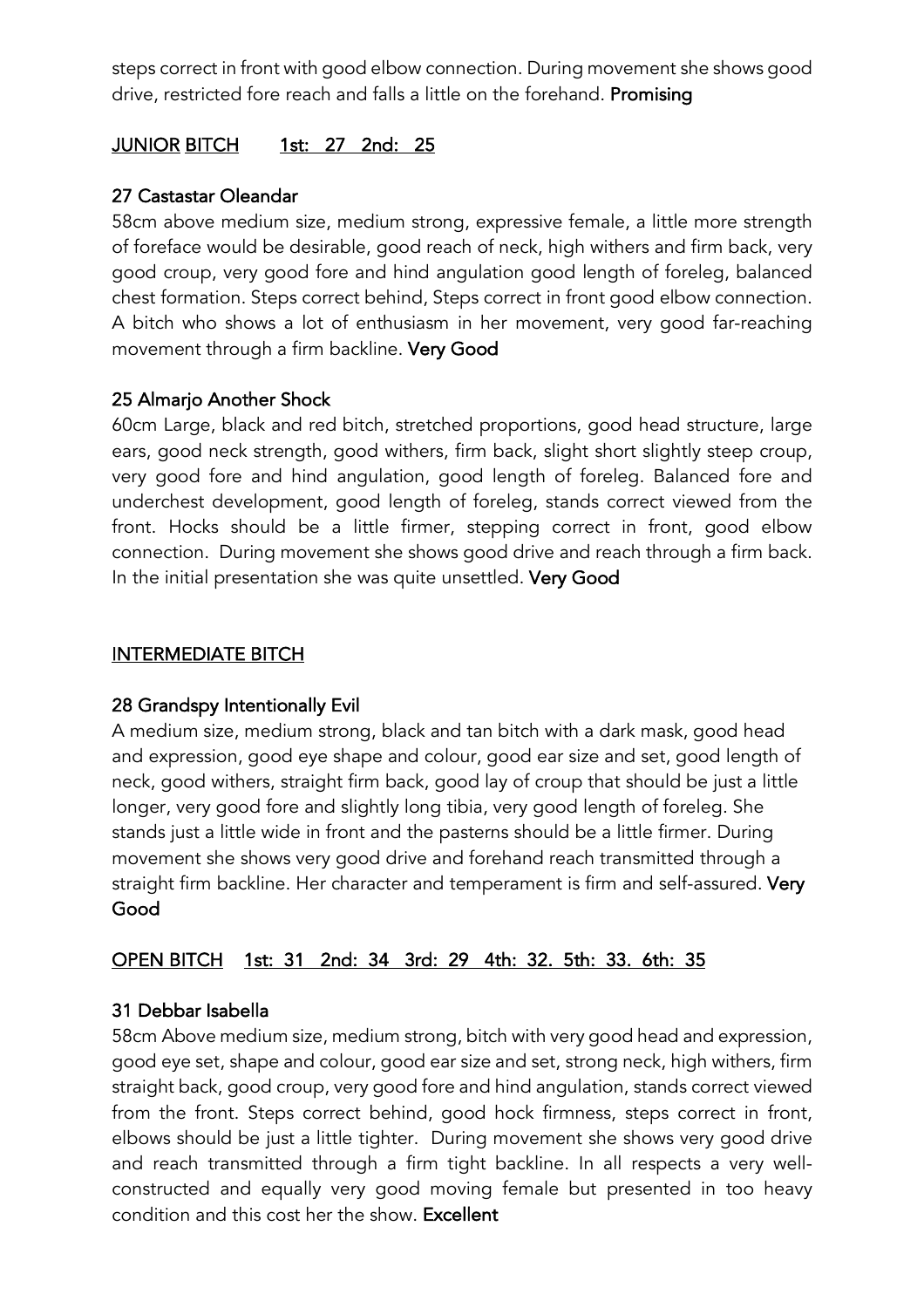### 34 Komatzu Burlesque

59cm Large, black and gold, expressive bitch, good eye shape and colour, slightly large ears, good reach of neck, good withers, firm back, slightly steep croup, very good fore and hind angulation, balanced fore and underchest development, very good length of foreleg, pasterns should be a little firmer. Hocks should be a little firmer, she steps a little wide in front. During movement she shows very good drive and reach through a firm back. Excellent

# 29 Ambala Playboy Bunny

60cm Incisors and canines are badly worn. A large, elongated black and gold, substantial female, good head and expression, good eye shape and colour, good ear size and set, good strength of neck, high withers, firm straight back, slight short slightly steep croup, the upperarm should be a little better laid and a little longer, deep hind angulation, very good length of foreleg. Balanced fore and underchest development. Stepping a little wide behind, stepping correct in front, elbows should be a little tighter. During movement she shows good drive and reach with a slight high stepping foreleg action. Excellent

## 32 Amberg Effie

60cm Large, just medium strong, black and gold bitch, good head and expression, good eye colour, good ear size and set, good reach of neck, high withers, firm back, slightly short croup, slightly short upperarm, very good hind angulation, very good length of foreleg, balanced fore and underchest development, stands correct viewed from the front. Steps a little wide behind, steps correct in front, elbows should be a little tighter. During movement she shows very good drive with good fore hand reach. On occasion she has a tendency to fall a little on the forehand. Excellent

### 33 Komatzu Back in Barack

57cm Medium size, medium strong, black and light gold coloured bitch, good expression, good eye shape, good ear size and set, good reach of neck, good withers, firm back, well laid slightly short croup, very good fore and hind angulation, very good length of foreleg, pasterns should be a little firmer. Stepping behind the hocks should be firmer, stepping a little wide in front. During movement she shows very good drive and even though the movement is energetic the fore reach is a little restricted and the ligaments of the back should remain tighter. Excellent

### 35 Askuwheteau Knickknack

61cm A very large, slightly fine boned bitch relative to her size, the bones and the head should be more substantial, slightly short neck, flat withers, firm back, slight short slightly steep croup, short upperarm, good hind angulation, she requires a little more fore chest development, slightly short underchest, good length of foreleg, she should stand a little more correct in front. Stepping from behind the hocks should be firmer, stepping correct in front. During movement she shows good drive and reach however I would like to see more ground cover. Very Good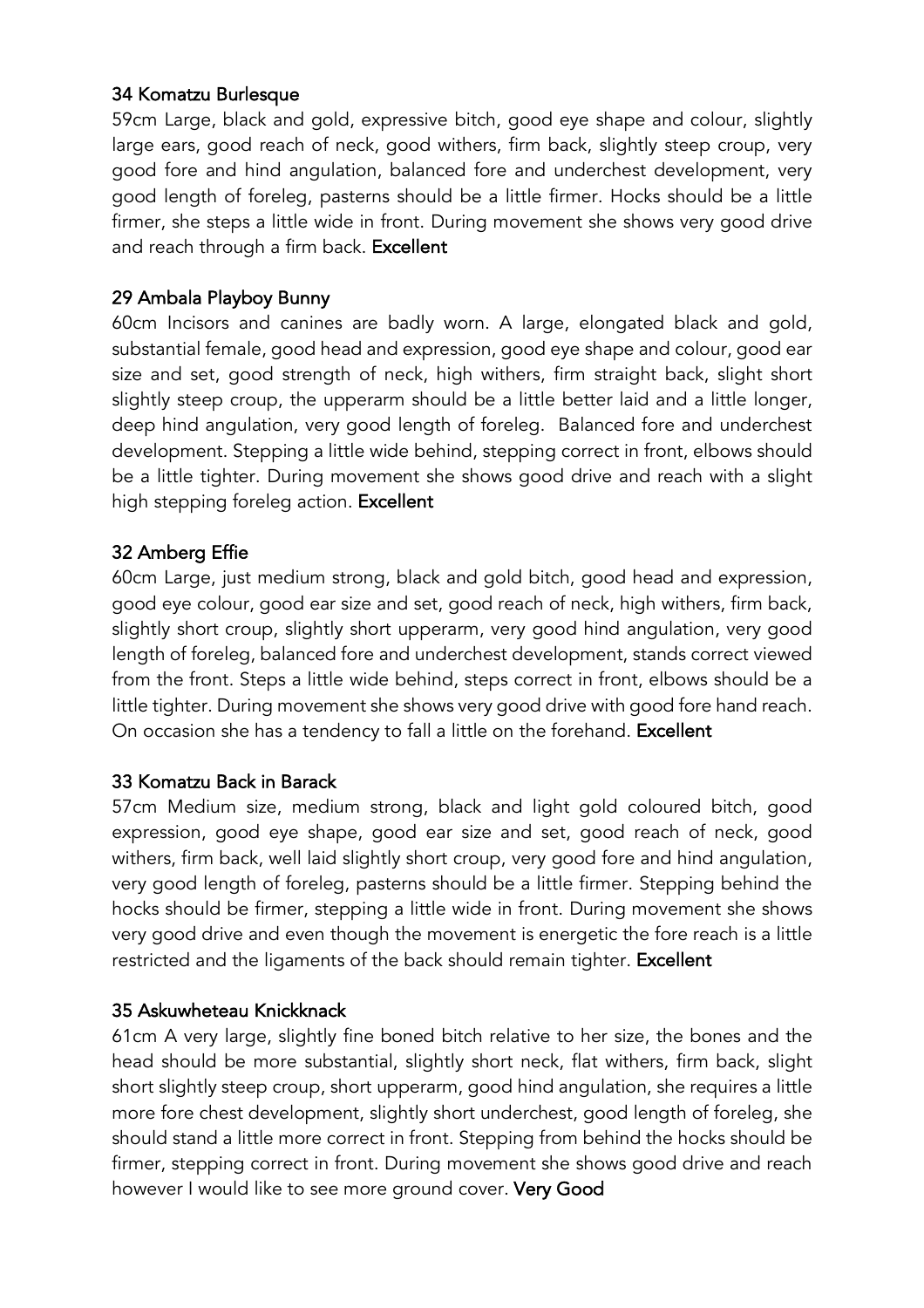### MALES – STOCK COAT

### INTERMEDIATE DOG 1st: 40 2nd: 41

### 40 Astasia Pacco

65cm Large, and for the size a slightly fine boned dog, well coloured with a particularly striking black mask, good eye shape and colour, good ear size and set, good fore and underchest development, the upperarm should be longer, good hind angulation, stands and steps a little narrow viewed from the front. Stepping a little wide behind, hocks should be firmer. From the front the elbows should be tighter. During movement he shows good drive and reach transmitted through a firm tight backline. I would like to see just a little more ground cover. Very Good

### 41 Ineffable Boilinpoint

64.5cm A large, fine boned dog with a slight roman nose, good eye shape with medium eye colour, good ear size but a little low set, good neck, level withers, peak to the back with downward lumbar spine bend, short upperarm and narrow thighs. Stepping close behind and stepping a little wide in front. During movement both the drive and the reach should be more convincing. Very Good

### OPEN DOG 1st: 43

### 43 Kantenna Final Encore

63cm A medium size, medium strong, slightly deep chested dog of very good colour, good head and expression, the eyes should be a little darker, level withers, firm back, slightly short slightly steep croup, very good length of the shoulder blade, slightly short and slightly steep upperarm. He should stand a little more correct viewed from the front, stands correct viewed from the rear, the pasterns should be a little firmer during movement, very good hind angulations, very good fore and fully developed underchest. During movement shows good drive transmitted through a firm tight back. Character and temperament is firm, outgoing and self-assured. EXCELLENT

# NEUTER BITCH – STOCK COAT 1: 46. 2: 45

#### 46 Laguardia Heart of a Goddess

57cm Medium size, medium strong, slightly long, slightly heavy bitch who should be more expressive, good neck, level withers, back should be firmer, short steep croup, deep heavy fore chest, very good hind angulation, stands correct viewed from the front. Steps correct behind, steps a little wide in front. During movement she shows good drive and reach however there should be more ground cover. The ligaments of the back should also remain firmer.

### 45 Laguardia Heart of a Hero

60cm Large, slightly long substantial bitch, good breadth of skull, good eye set and shape, she should be more expressive, large ears, slightly short neck, level withers,